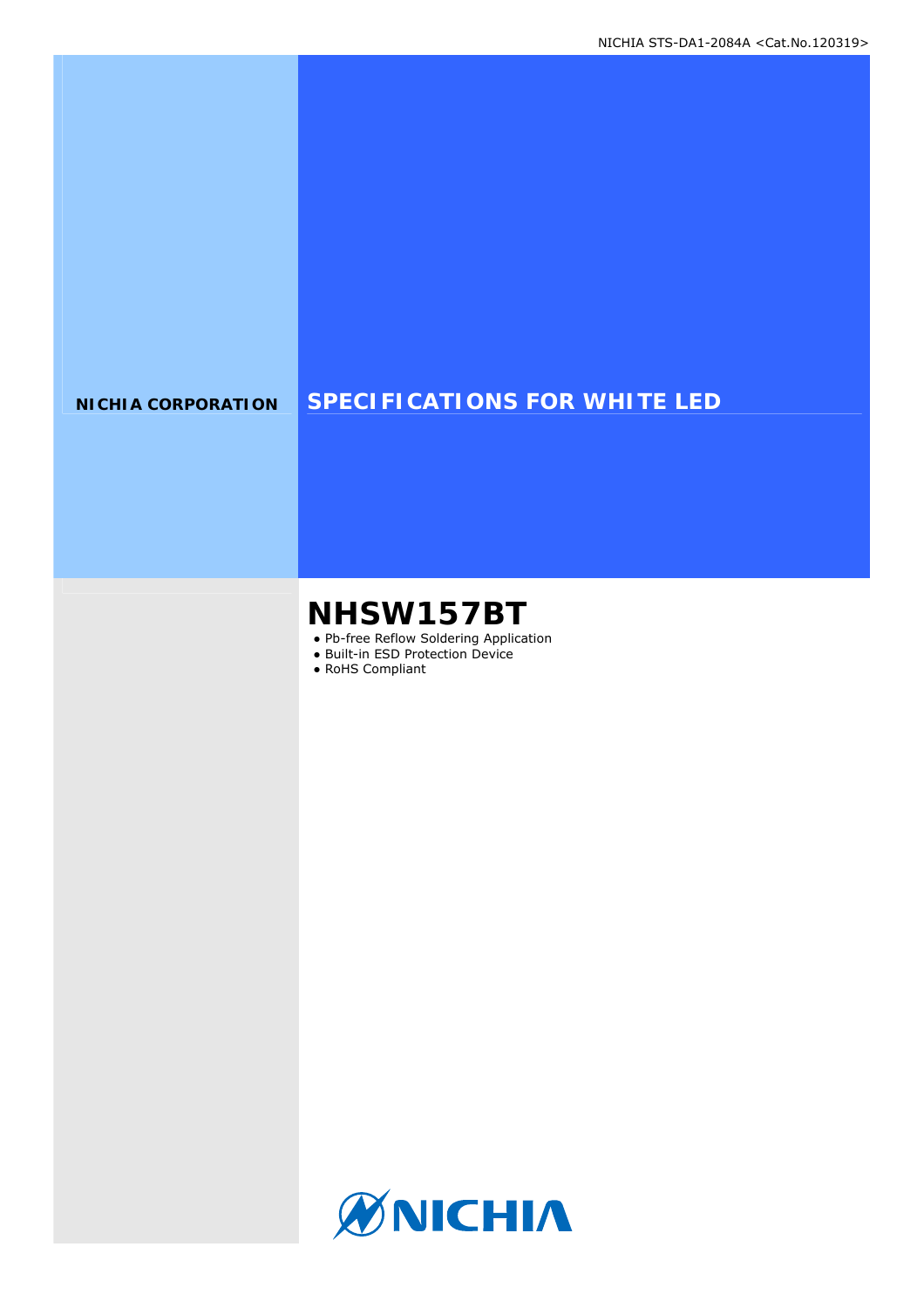### SPECIFICATIONS

### (1) Absolute Maximum Ratings

| Item                         | Symbol                       | Absolute Maximum Rating | Unit |
|------------------------------|------------------------------|-------------------------|------|
| Forward Current              | ΙF                           | 35                      | mA   |
| <b>Pulse Forward Current</b> | ${\rm I}_{\sf FP}$           | 100                     | mA   |
| Allowable Reverse Current    | ${\rm I}_{{\sf R}}$          | 85                      | mA   |
| Power Dissipation            | $P_D$                        | 115                     | mW   |
| Operating Temperature        | ${\mathsf T}_{\textsf{oor}}$ | $-40 \sim 100$          | °C   |
| Storage Temperature          | ${\mathsf T}_{\textsf{sta}}$ | $-40 \sim 100$          | °C   |
| Junction Temperature         |                              | 120                     | °C   |

\* Absolute Maximum Ratings at  $T_A = 25^{\circ}$ C.

\* I<sub>FP</sub> conditions with pulse width  $\leq$ 10ms and duty cycle  $\leq$ 10%.

#### (2) Initial Electrical/Optical Characteristics

| Item                           |                    | Symbol                   | Condition    | Typ.                     | <b>Max</b>               | <b>Unit</b> |
|--------------------------------|--------------------|--------------------------|--------------|--------------------------|--------------------------|-------------|
| Forward Voltage                |                    |                          | $I_F = 20mA$ | 3.0                      | $\overline{\phantom{a}}$ | v           |
|                                | Luminous Flux      | $\Phi_{\rm v}$           | $I_F = 20mA$ | 8.8                      | -                        | Im          |
| <b>Rnn</b>                     | Luminous Intensity | $1_v$                    | $I_F = 20mA$ | 3.0                      | $\overline{\phantom{a}}$ | cd          |
|                                | Color Rendering    | $R_{a}$                  | $I_F = 20mA$ | $\overline{\phantom{a}}$ | $\overline{\phantom{a}}$ |             |
|                                | Luminous Flux      | $\Phi_{v}$               | $I_F = 20mA$ | 8.4                      | $\overline{\phantom{0}}$ | Im          |
| R70                            | Luminous Intensity | 1 <sub>v</sub>           | $I_F = 20mA$ | 2.9                      | $\overline{\phantom{a}}$ | cd          |
|                                | Color Rendering    | $R_{a}$                  | $I_F = 20mA$ | 75                       | $\overline{\phantom{0}}$ |             |
|                                | X                  | $\overline{\phantom{0}}$ | $I_F = 20mA$ | 0.344                    | $\overline{\phantom{a}}$ |             |
| <b>Chromaticity Coordinate</b> |                    |                          | $I_F = 20mA$ | 0.355                    | $\overline{\phantom{a}}$ |             |
| <b>Thermal Resistance</b>      |                    | $R_{\theta}$ is          |              | 27                       | 54                       | °C/W        |

 $*$  Characteristics at T<sub>A</sub>=25°C.

\* Luminous Flux value as per CIE 127:2007 standard.

\* Chromaticity Coordinates as per CIE 1931 Chromaticity Chart.

 $*$  R<sub>0JS</sub> is Thermal Resistance from junction to T<sub>S</sub> measuring point.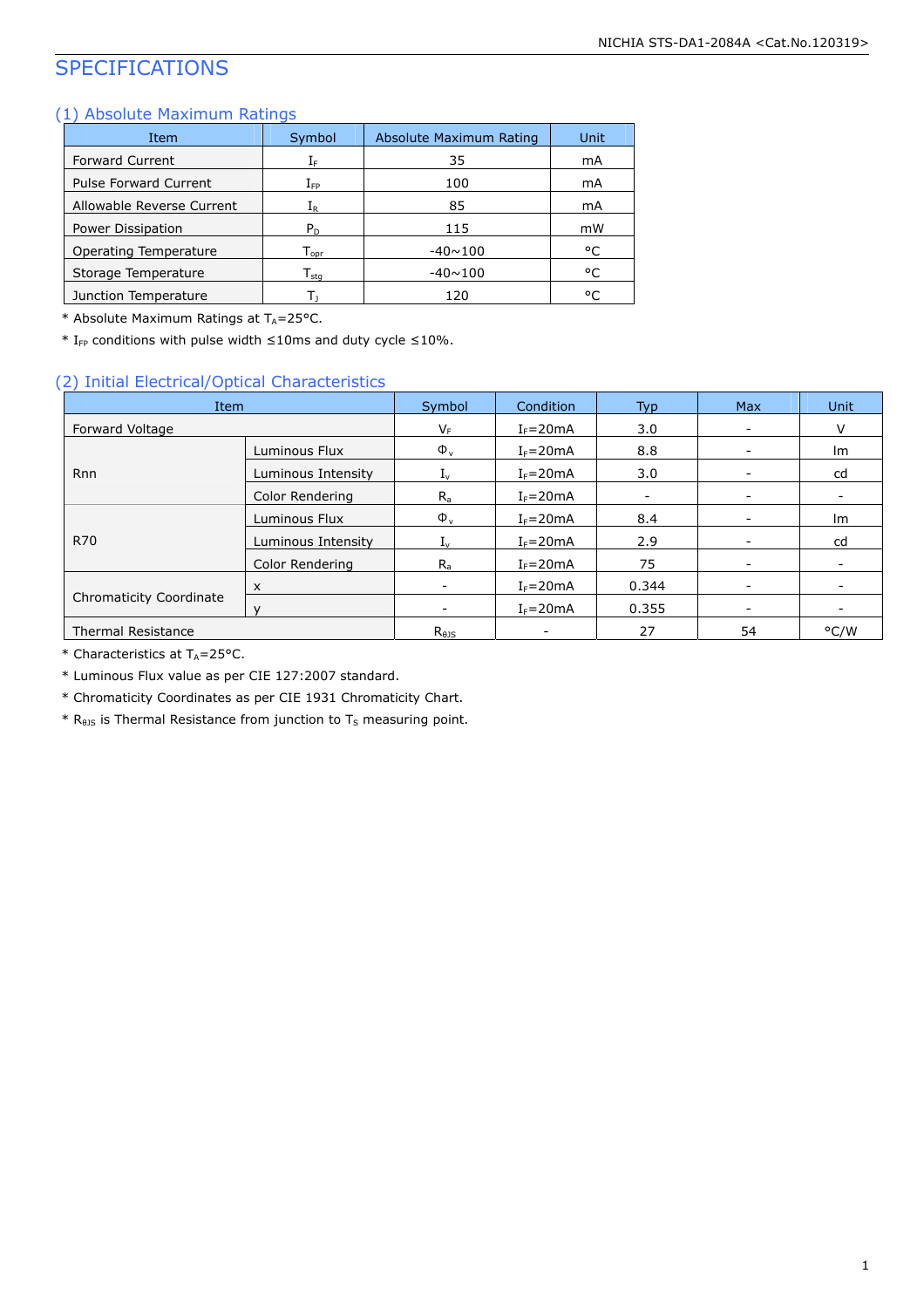## RANKS

| Item            | Rank           |         | Min |      | Unit |  |
|-----------------|----------------|---------|-----|------|------|--|
| Forward Voltage | -              |         | 2.6 | 3.3  | v    |  |
|                 | P <sub>4</sub> |         | 9.0 | 10.7 |      |  |
| Luminous Flux   | P <sub>3</sub> |         | 7.6 | 9.0  | lm   |  |
|                 | P <sub>2</sub> |         | 6.4 | 7.6  |      |  |
|                 | <b>Rnn</b>     | $R_{a}$ |     |      |      |  |
| Color Rendering | <b>R70</b>     | $R_{a}$ | 70  |      |      |  |

#### Color Ranks

|   | Rank b3 |        |        |        |  |  |  |  |
|---|---------|--------|--------|--------|--|--|--|--|
| x | 0.2870  | 0.2830 | 0.3040 | 0.3070 |  |  |  |  |
|   | 0.2950  | 0.3050 | 0.3300 | 0.3150 |  |  |  |  |

|   | Rank b <sub>5</sub> |        |        |        |  |  |  |  |  |
|---|---------------------|--------|--------|--------|--|--|--|--|--|
| x | 0.2960              | 0.2870 | 0.3070 | 0.3110 |  |  |  |  |  |
|   | 0.2760              | 0.2950 | 0.3150 | 0.2940 |  |  |  |  |  |

|   | Rank c1 |        |        |        |  |  |  |  |
|---|---------|--------|--------|--------|--|--|--|--|
| x | 0.3300  | 0.3300 | 0.3610 | 0.3570 |  |  |  |  |
|   | 0.3390  | 0.3600 | 0.3850 | 0.3610 |  |  |  |  |

| Rank sw50 |        |        |        |  |  |  |  |
|-----------|--------|--------|--------|--|--|--|--|
| 0.3366    | 0.3376 | 0.3548 | 0.3515 |  |  |  |  |
| 0.3369    | 0.3616 | 0.3736 | 0.3487 |  |  |  |  |

|   | Rank sw65 |        |        |        |  |  |  |  |  |
|---|-----------|--------|--------|--------|--|--|--|--|--|
| x | 0.3070    | 0.3040 | 0.3207 | 0.3221 |  |  |  |  |  |
|   | 0.3113    | 0.3300 | 0.3462 | 0.3261 |  |  |  |  |  |

\* Ranking at  $T_A = 25$ °C.

- \* Tolerance of measurements of the Forward Voltage is ±0.05V.
- $*$  Tolerance of measurements of the Luminous Flux is  $\pm$ 7%.
- \* Tolerance of measurements of the Color Rendering  $R_a$  is  $\pm 2$ .
- $*$  Tolerance of measurements of the Chromaticity Coordinate is  $\pm 0.005$ .

\* A shipment shall consist of LEDs in a combination of the above ranks.

The percentage of each rank in the shipment shall be determined by Nichia.

Luminous Flux Ranks by Color Rank, Color Rendering Rank

| Ranking by<br>Color Coordinates, Color Rendering | Ranking by<br>Luminous Flux | P <sub>2</sub> | P <sub>3</sub> | P <sub>4</sub> |
|--------------------------------------------------|-----------------------------|----------------|----------------|----------------|
| b3,b4,b5,b6,c1,c2                                | <b>Rnn</b>                  |                |                |                |
| sw50,sw57,sw65                                   | R70                         |                |                |                |

|   | Rank b3 |        |        |        |  |                           |        |        | Rank b4 |        |
|---|---------|--------|--------|--------|--|---------------------------|--------|--------|---------|--------|
| x | 0.2870  | 0.2830 | 0.3040 | 0.3070 |  | $\checkmark$<br>$\lambda$ | 0.3070 | 0.3040 | 0.3300  | 0.3300 |
|   | 0.2950  | 0.3050 | 0.3300 | 0.3150 |  |                           | 0.3150 | 0.3300 | 0.3600  | 0.3390 |
|   |         |        |        |        |  |                           |        |        |         |        |

|   | Rank b <sub>5</sub> |        |        |        |   |        | Rank b <sub>6</sub> |        |        |
|---|---------------------|--------|--------|--------|---|--------|---------------------|--------|--------|
| x | 0.2960              | 0.2870 | 0.3070 | 0.3110 | ́ | 0.3110 | 0.3070              | 0.3300 | 0.3300 |
|   | 0.2760              | 0.2950 | 0.3150 | 0.2940 |   | 0.2940 | 0.3150              | 0.3390 | 0.3180 |

|        | Rank c1 |        |        |        |  |        | Rank c <sub>2</sub> |        |         |
|--------|---------|--------|--------|--------|--|--------|---------------------|--------|---------|
| v<br>^ | 0.3300  | 0.3300 | 0.3610 | 0.3570 |  | 0.3300 | 0.3300              | 0.3570 | 3560 ن  |
|        | 0.3390  | 0.3600 | 0.3850 | 0.3610 |  | 0.3180 | 0.3390              | 0.3610 | ل 3510. |

|   | Rank sw50 |        |        |        | Rank sw57 |        |        |        |        |
|---|-----------|--------|--------|--------|-----------|--------|--------|--------|--------|
| x | 0.3366    | 0.3376 | 0.3548 | 0.3515 | $\lambda$ | 0.3221 | 0.3207 | 0.3376 | 0.3366 |
|   | 0.3369    | 0.3616 | 0.3736 | 0.3487 |           | 0.3261 | 0.3462 | 0.3616 | 0.3369 |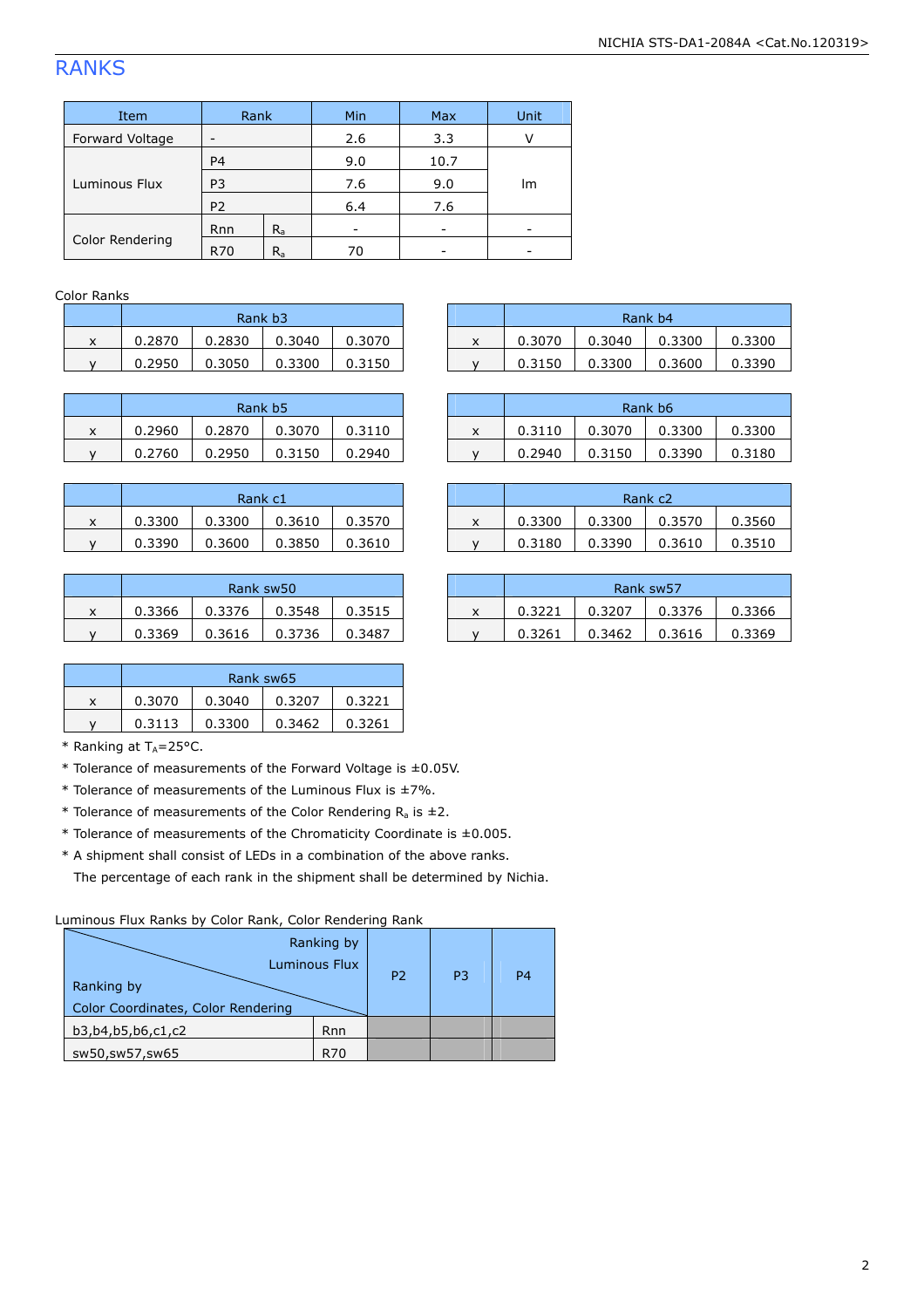### CHROMATICITY DIAGRAM

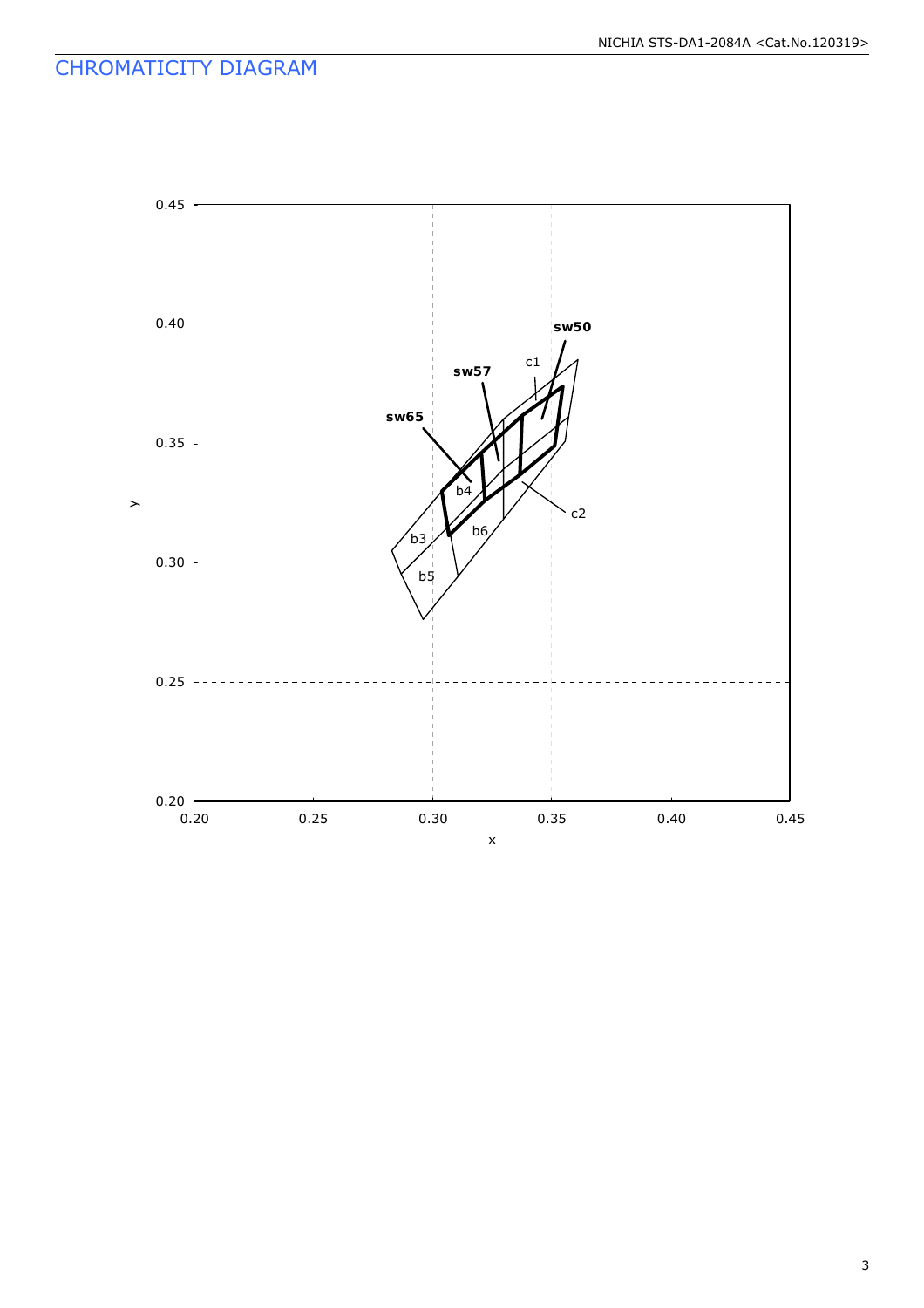### OUTLINE DIMENSIONS

STS-DA7-1917 NHSx157B 管理番号 No.

(単位 Unit: mm) (単位 Unit: mm, 公差 Tolerance: ±0.2)











\* バリは寸法に含まないものとします。

Dimensions do not include mold flash or metal burr.

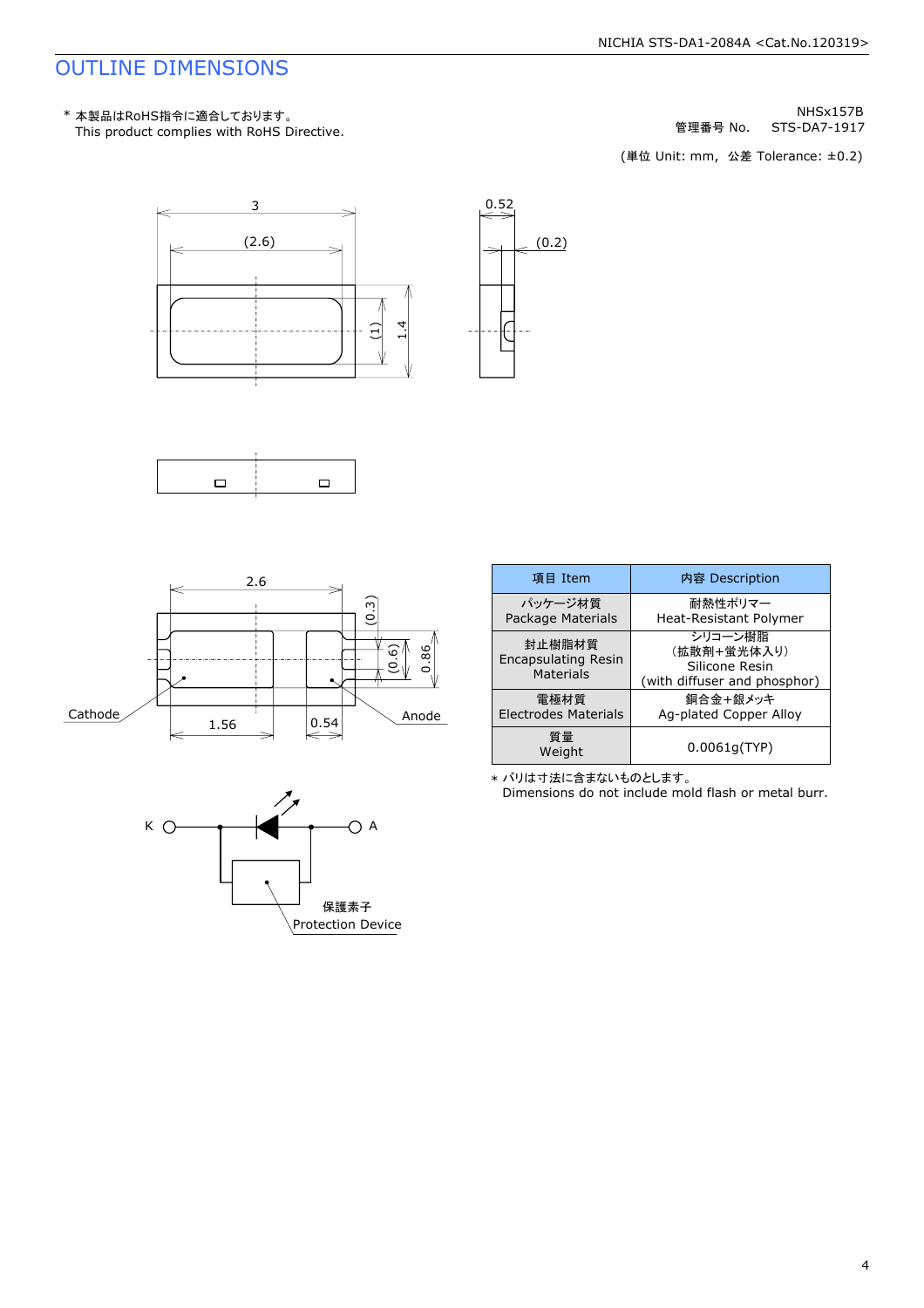### SOLDERING

• Recommended Reflow Soldering Condition(Lead-free Solder)





• Recommended Hand Soldering Condition

| Temperature    | $350^{\circ}$ C Max |
|----------------|---------------------|
| Soldering Time | 3sec Max            |

• Recommended Soldering Pad Pattern • Recommended Metal Solder Stencil Aperture



<sup>(</sup>単位 Unit: mm)

- \* This LED is designed to be reflow soldered on to a PCB. If dip soldered, Nichia cannot guarantee its reliability.
- \* Reflow soldering must not be performed more than twice. Hand soldering must not be performed more than once.
- \* Avoid rapid cooling. Ramp down the temperature gradually from the peak temperature.
- \* Nitrogen reflow soldering is recommended. Air flow soldering conditions can cause optical degradation, caused by heat and/or atmosphere.
- \* Since the silicone used in the encapsulating resin is soft, do not press on the encapsulant resin. Pressure can cause nicks, chip-outs, encapsulant delamination and deformation, and wire breaks, decreasing reliability.
- \* Repairing should not be done after the LEDs have been soldered. When repairing is unavoidable, a double-head soldering iron should be used.

It should be confirmed beforehand whether the characteristics of the LEDs will or will not be damaged by repairing.

\* When soldering, do not apply stress to the LED while the LED is hot.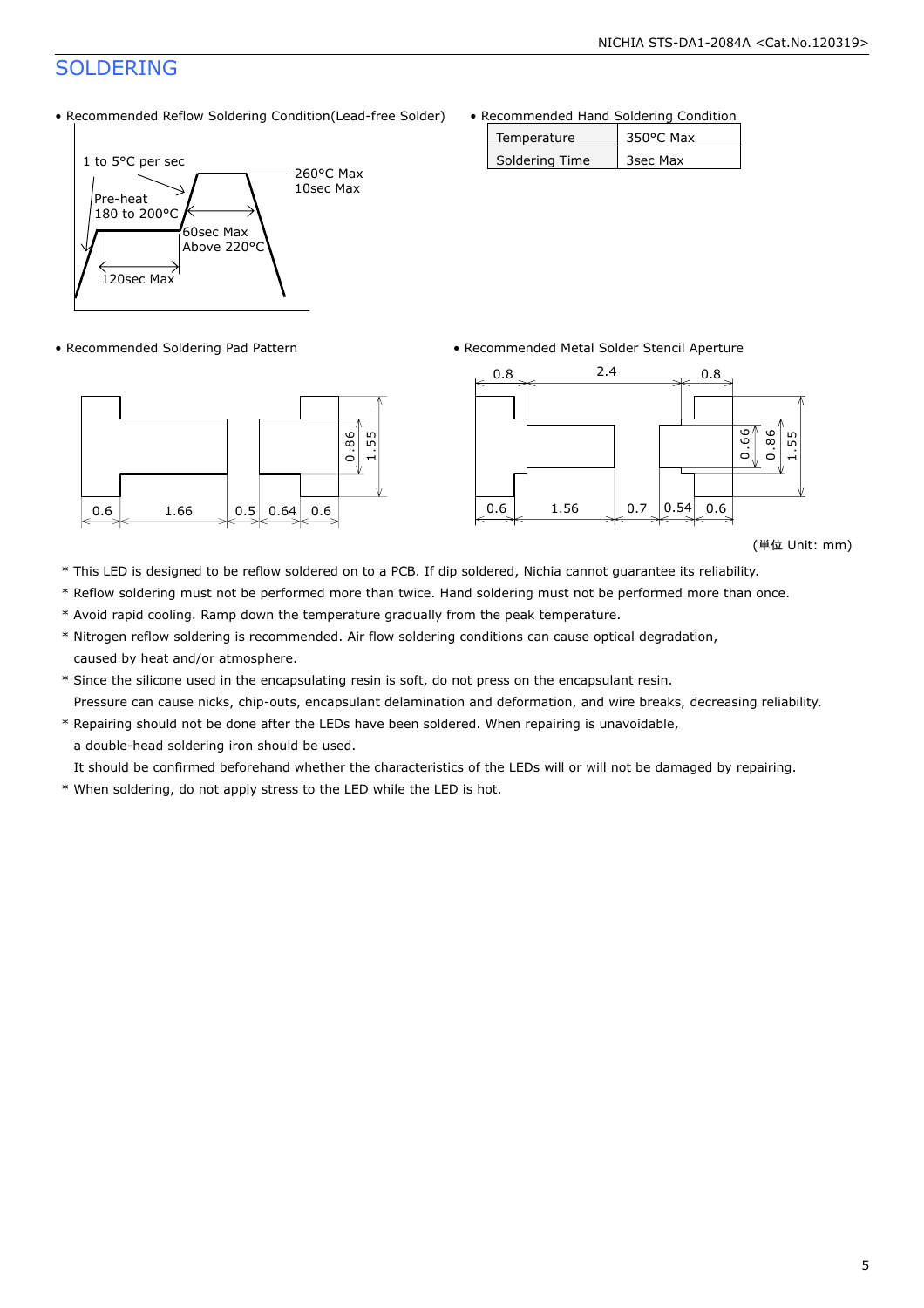### TAPE AND REEL DIMENSIONS



リール部 Reel



- Quantity per reel=5000pcs \* 数量は1リールにつき 5000個入りです。
- The tape packing method complies with JIS C 0806 (Packaging of Electronic Components on Continuous Tapes). \* JIS C 0806電子部品テーピングに準拠しています。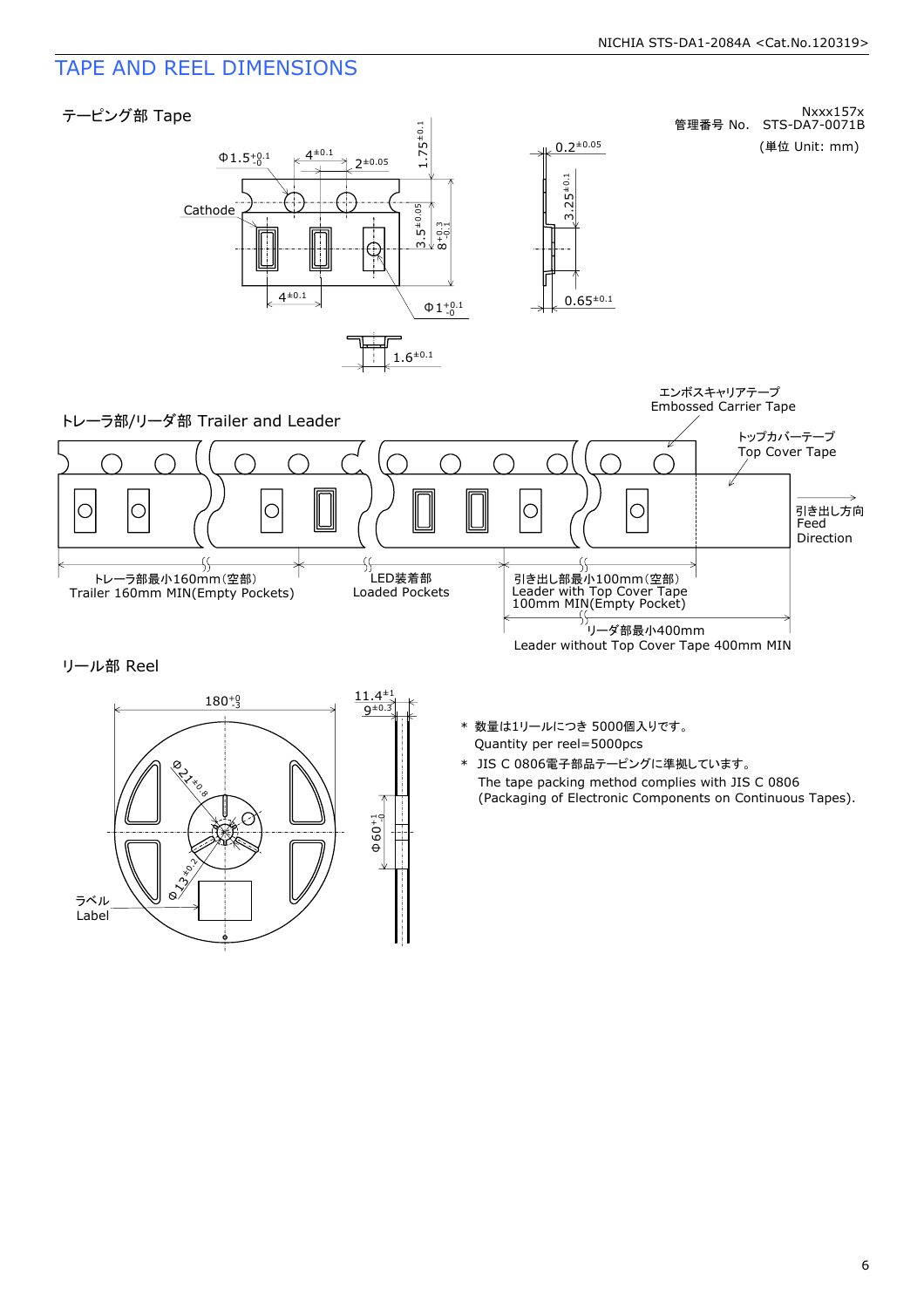### PACKAGING - TAPE & REEL

Reels are shipped with desiccants in heat-sealed moisture-proof bags. シリカゲルとともにリールをアルミ防湿袋に入れ、熱シールにより封をします。

管理番号 No. STS-DA7-0006B **Nxxxxxxx** 



ラベル Label **ØNICHIA** XXXX LED TYPE **Nxxxxxxx** \*\*\*\*\*\*\* LOT YMxxxx-RRR QTY. **PCS** RoHS NICHIA CORPORATION 491 OKA, KAMINAKA, ANAN, TOKUSHIMA, JAPAN

Moisture-proof bags are packed in cardboard boxes with corrugated partitions. アルミ防湿袋を並べて入れ、ダンボールで仕切ります。





- If not provided, it is not indicated on the label. \*\*\*\*\*\*\*\* is the customer part number. 客先型名が設定されていない場合は空白です。 \* 客先型名を\*\*\*\*\*\*\*で示します。
- \* ロット表記方法についてはロット番号の項を<br> 参照して下さい。 For details, see "LOT NUMBERING SCHEME" in this document.
- The label does not have the RANK field for un-ranked products. \* ランク分けがない場合はランク表記はありません。
- Products shipped on tape and reel are packed in a moisture-proof bag. They are shipped in cardboard boxes to protect them from external forces during transportation. \* 本製品はテーピングしたのち、輸送の衝撃から保護するためダンボールで梱包します。
- 取り扱いに際して、落下させたり、強い衝撃を与えたりしますと、製品を損傷させる原因になりますので注意して下さい。 Do not drop or shock the box. It may damage the products.
- \* ダンボールには防水加工がされておりませんので、梱包箱が水に濡れないよう注意して下さい。 Do not expose to water, the box is not water-resistant.
- \* 輸送、運搬に際して弊社よりの梱包状態あるいは同等の梱包を行って下さい。 Using an original packaging material or equivalent in transit is recommended.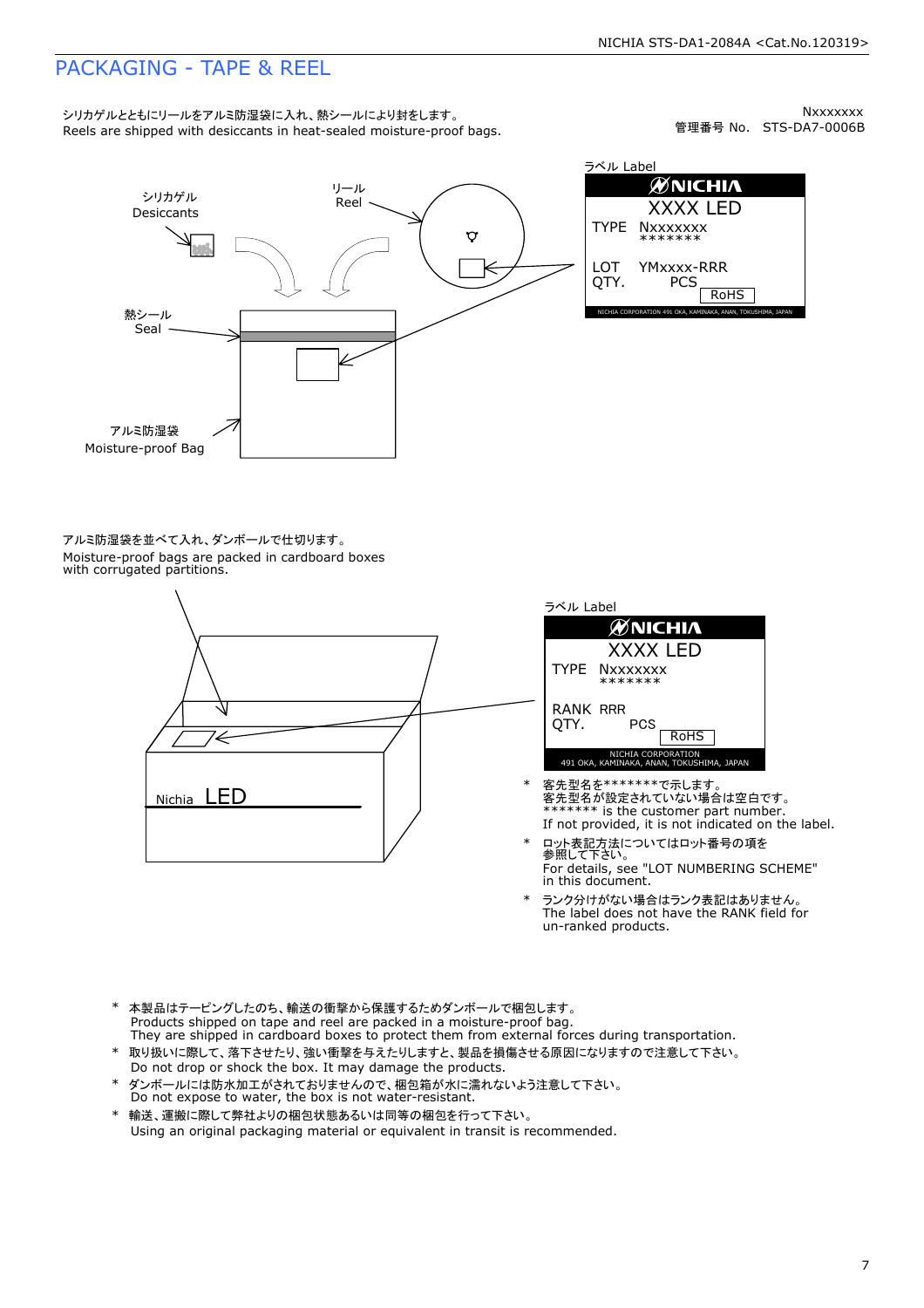### LOT NUMBERING SCHEME

Lot Number is presented by using the following alphanumeric code.

YMxxxx - RRR

| Year |   |
|------|---|
| 2009 | 9 |
| 2010 | А |
| 2011 | В |
| 2012 | C |
| 2013 | D |
| 2014 | F |

#### M - Month

| Month         | м | Month | м |
|---------------|---|-------|---|
|               |   |       |   |
| $\mathcal{L}$ |   | я     |   |
|               |   | ч     |   |
|               |   | 10    | А |
|               |   | 11    |   |
|               |   | 12    |   |

xxxx-Nichia's Product Number

RRR-Ranking by Color Coordinates, Ranking by Luminous Flux, Ranking by Color Rendering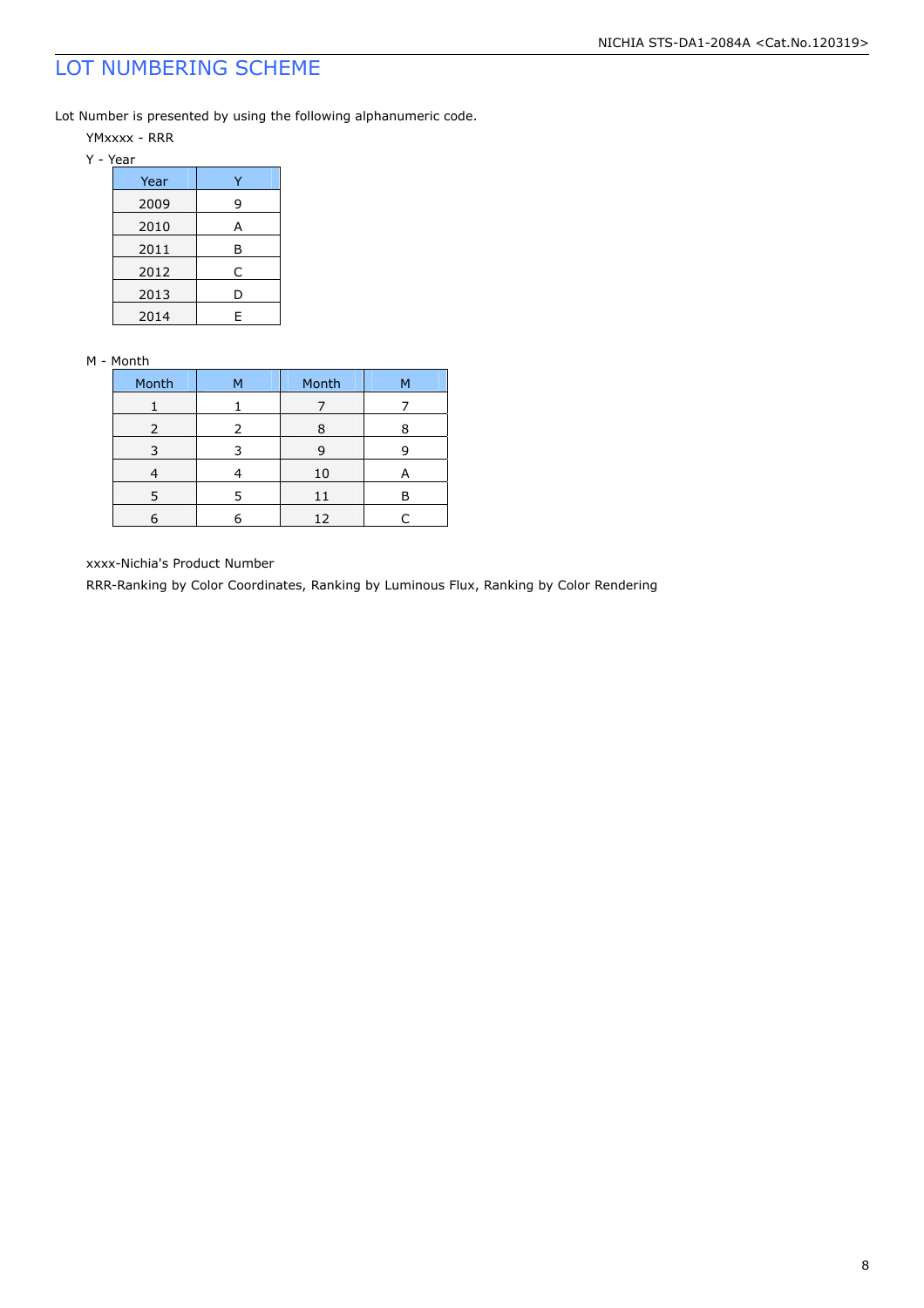### DERATING CHARACTERISTICS

NHSx157B 管理番号 No. STS-DA7-1924

#### カソード側はんだ接合部温度-許容順電流特性 **Solder Temperature(Cathode Side) vs**

**Allowable Forward Current**



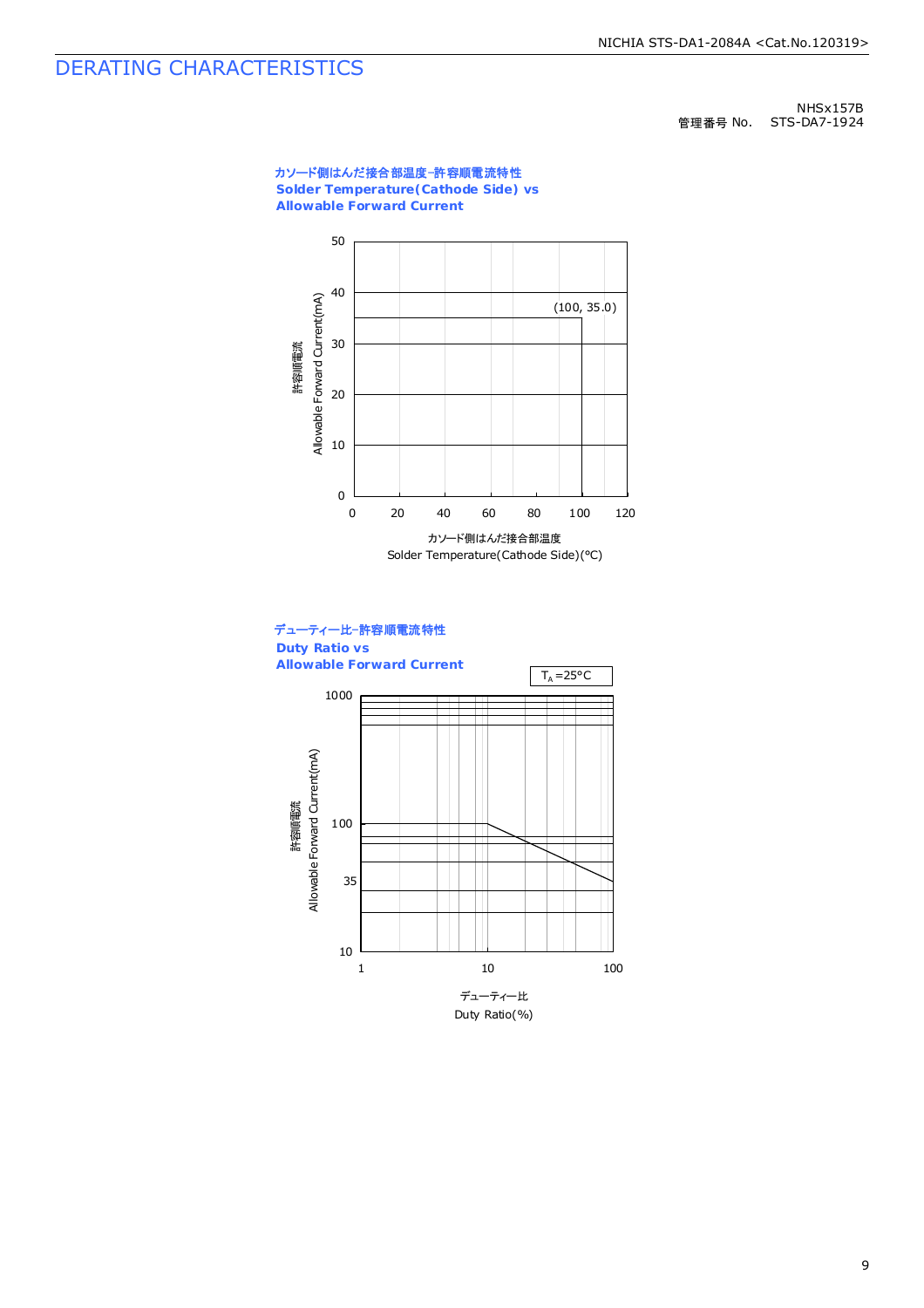### OPTICAL CHARACTERISTICS

\* 本特性は参考です。

All characteristics shown are for reference only and are not guaranteed.

NHSW157B 管理番号 No. STS-DA7-1915A





\* 本特性は演色性ランクRnnに対応しています。 The graphs above show the characteristics for Rnn LEDs of this product.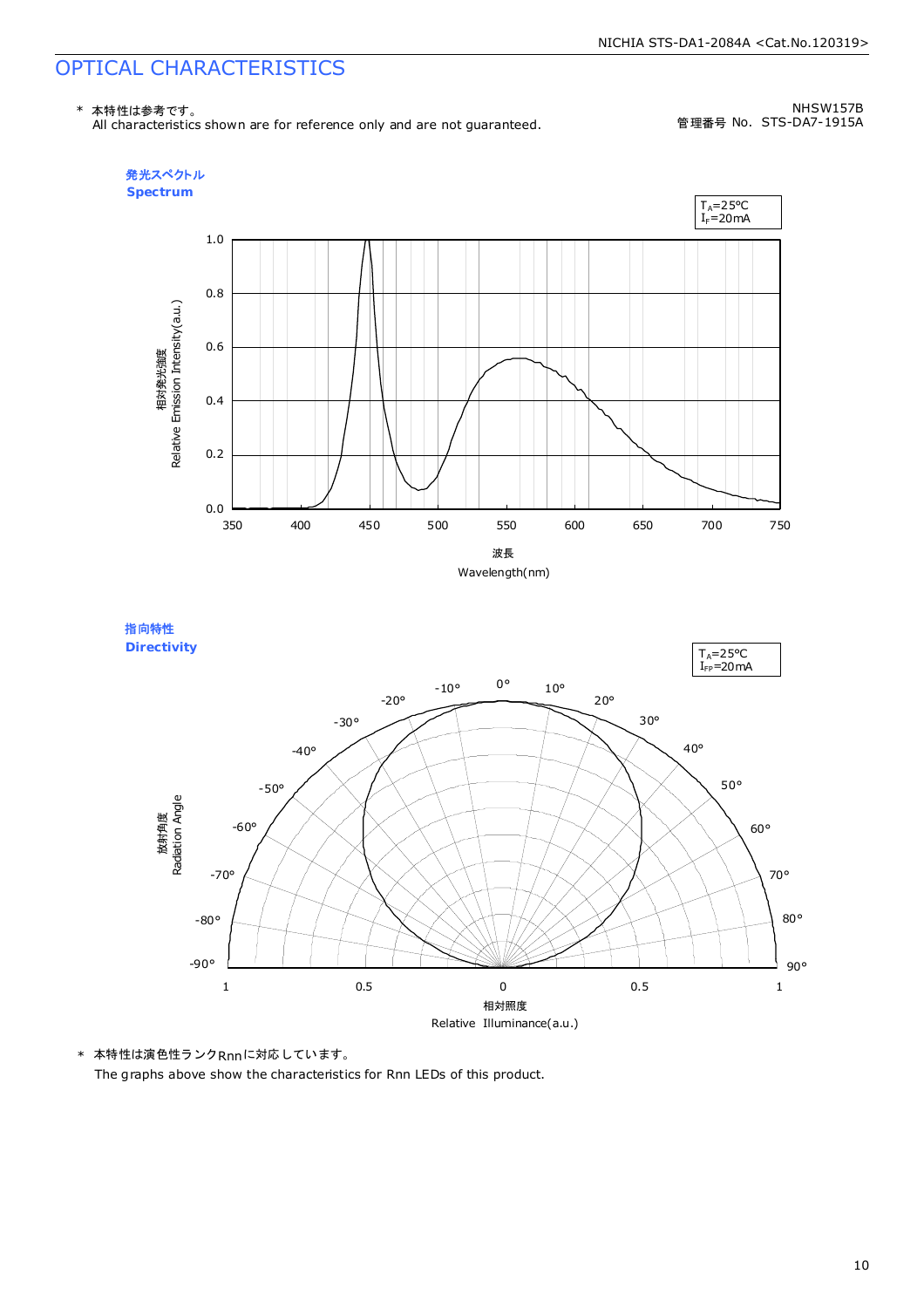### OPTICAL CHARACTERISTICS

\* 本特性は参考です。

All characteristics shown are for reference only and are not guaranteed.

NHSW157B 管理番号 No. STS-DA7-2682





\* 本特性は演色性ランクR70に対応しています。 The graphs above show the characteristics for R70 LEDs of this product.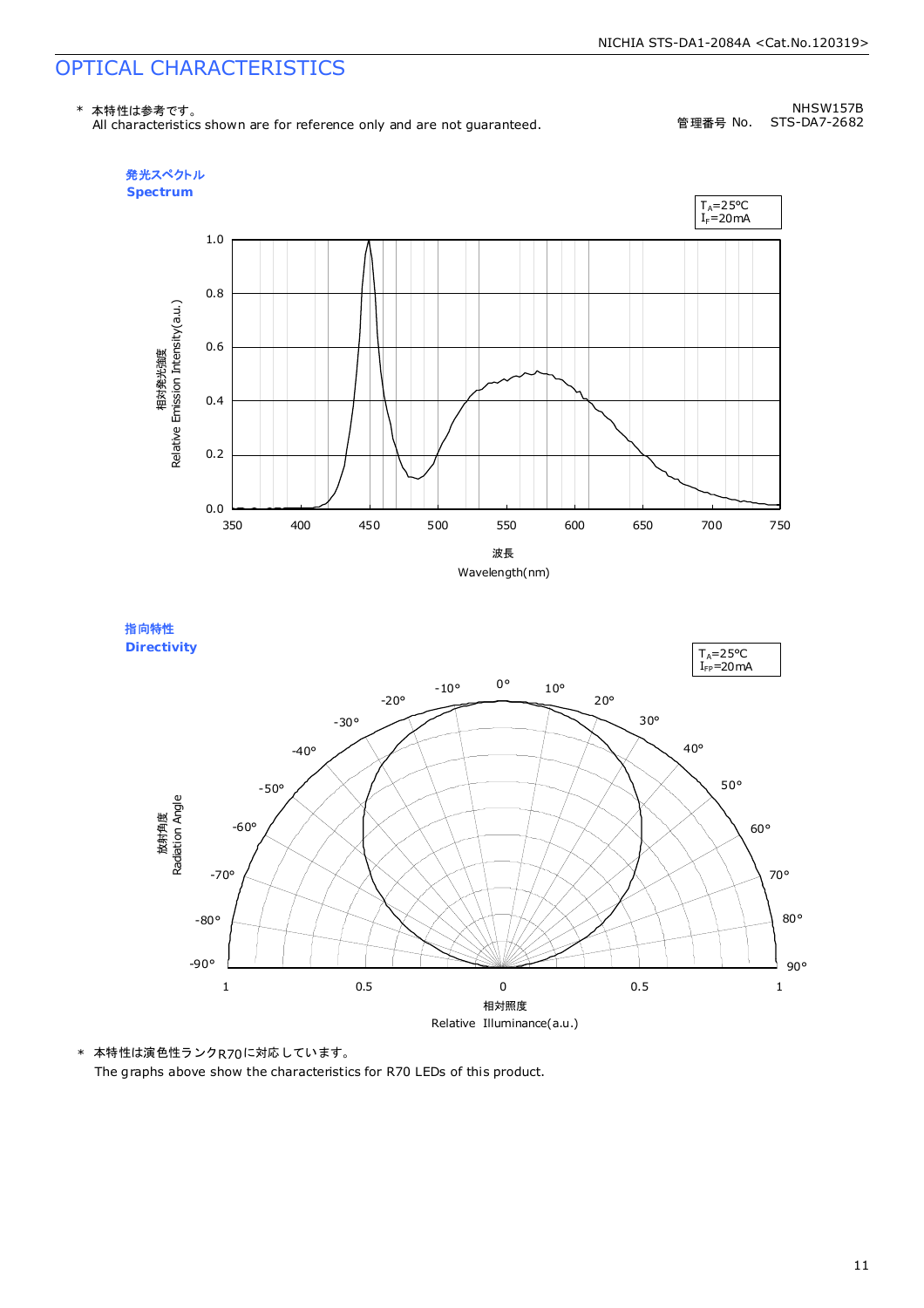### FORWARD CURRENT CHARACTERISTICS / TEMPERATURE CHARACTERISTICS

#### \* 本特性は参考です。

All characteristics shown are for reference only and are not guaranteed.

NHSx157B 管理番号 No. STS-DA7-1913

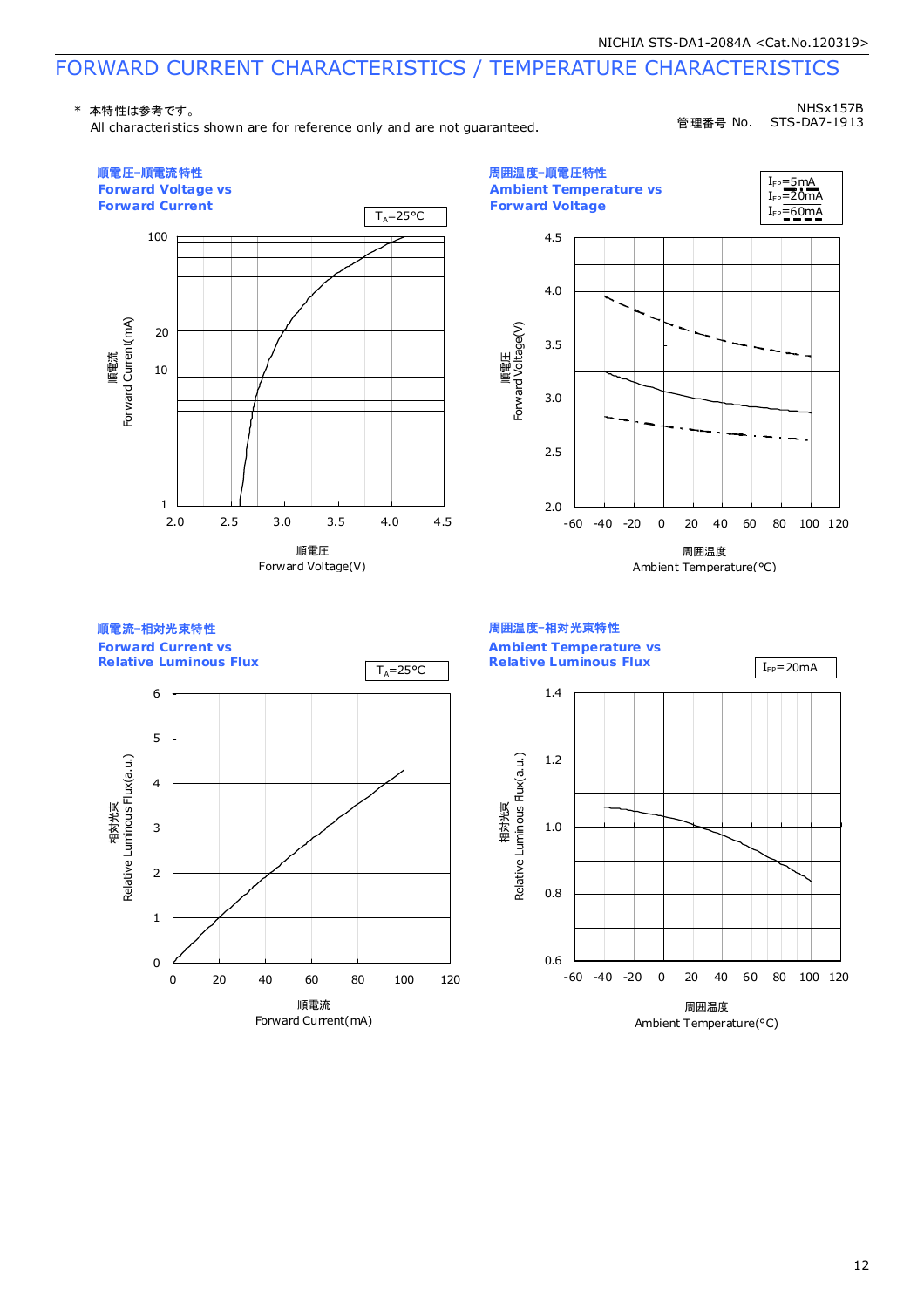### FORWARD CURRENT CHARACTERISTICS / TEMPERATURE CHARACTERISTICS

#### \* 本特性は参考です。

All characteristics shown are for reference only and are not guaranteed.

管理番号 No. STS-DA7-1916A NHSW157B





\* 本特性は演色性ランクRnnに対応しています。 The graphs above show the characteristics for Rnn LEDs of this product.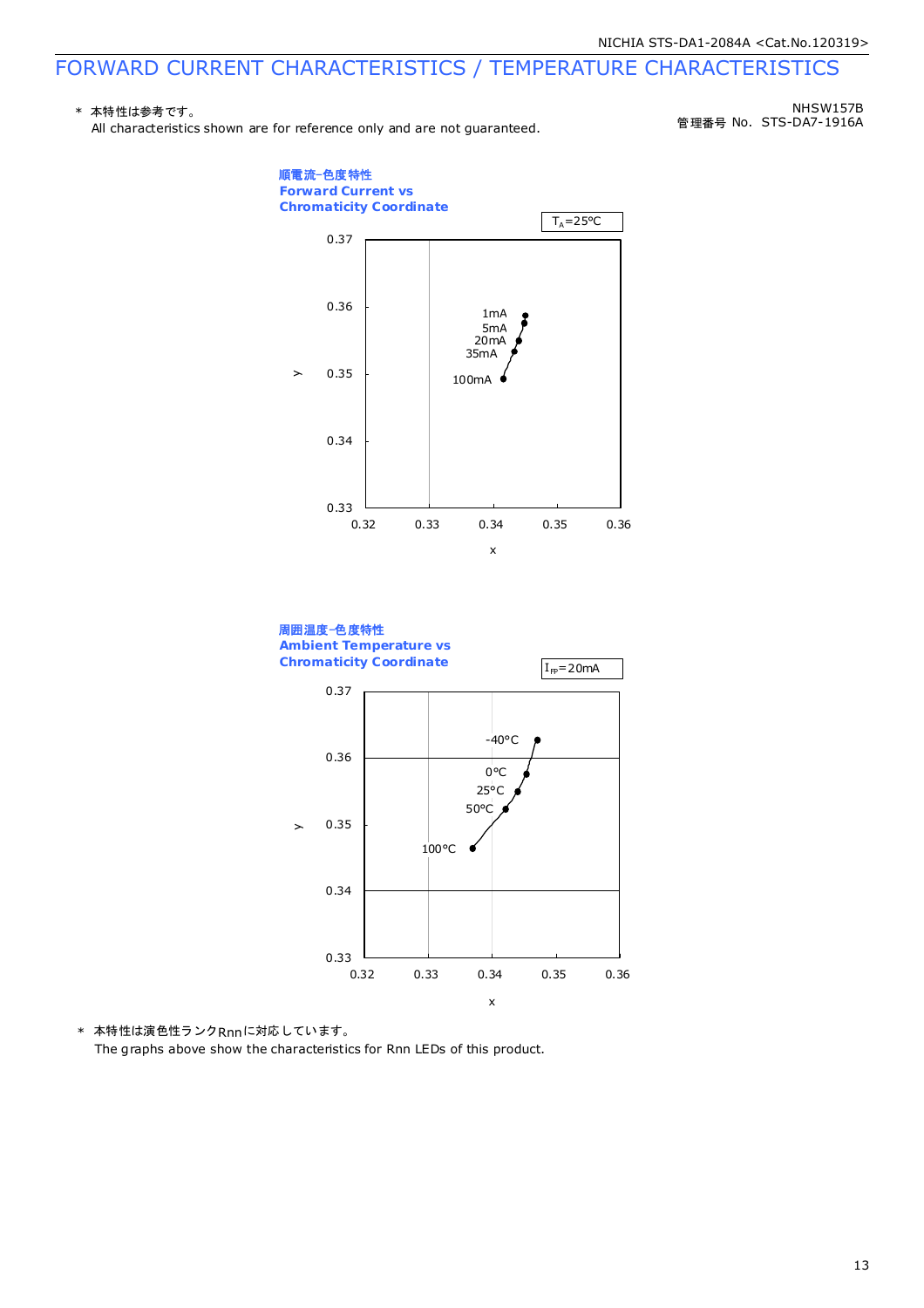### FORWARD CURRENT CHARACTERISTICS / TEMPERATURE CHARACTERISTICS

#### \* 本特性は参考です。

All characteristics shown are for reference only and are not guaranteed.

管理番号 No. NHSW157B STS-DA7-2683





\* 本特性は演色性ランクR70に対応しています。

The graphs above show the characteristics for R70 LEDs of this product.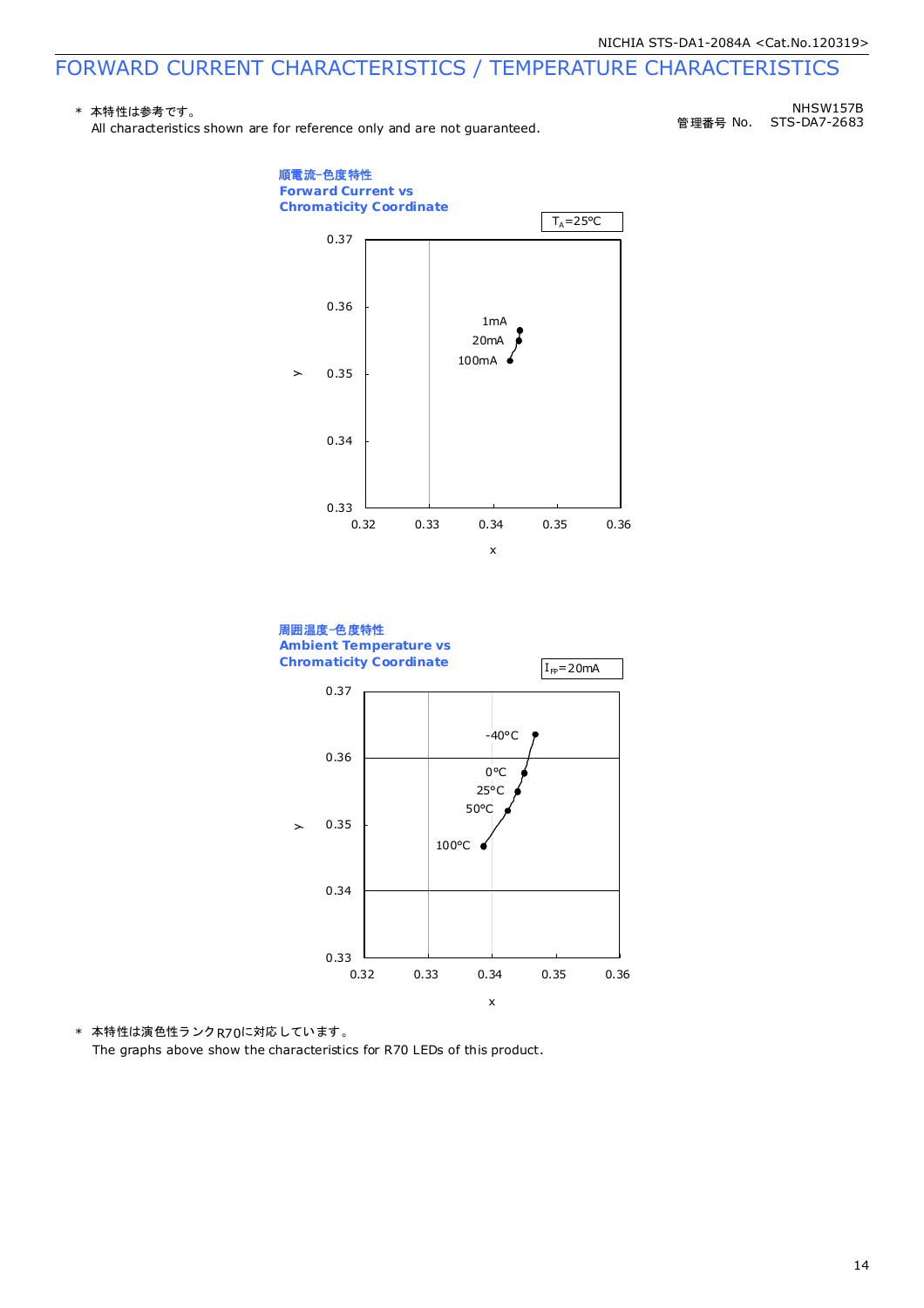### RELIABILITY

#### (1) Tests and Results

| <b>Test</b>                                                 | Reference<br>Standard     | <b>Test Conditions</b>                                                                | <b>Test</b><br>Duration | Failure<br>Criteria<br># | <b>Units</b><br>Failed/Tested |
|-------------------------------------------------------------|---------------------------|---------------------------------------------------------------------------------------|-------------------------|--------------------------|-------------------------------|
| Resistance to<br>Soldering Heat<br>(Reflow Soldering)       | JEITA ED-4701<br>300 301  | $T_{\text{std}}$ =260°C, 10sec, 2reflows,<br>Precondition: 30°C, 70%RH, 168hr         |                         | #1                       | 0/22                          |
| Solderability<br>(Reflow Soldering)                         | JEITA ED-4701<br>303 303A | $T_{\text{std}} = 245 \pm 5^{\circ}$ C, 5sec,<br>Lead-free Solder(Sn-3.0Ag-0.5Cu)     |                         | #2                       | 0/22                          |
| Temperature Cycle                                           | JEITA ED-4701<br>100 105  | $-40^{\circ}$ C(30min)~25°C(5min)~<br>100°C(30min)~25°C(5min)                         | 100cycles               | #1                       | 0/50                          |
| Moisture Resistance<br>(Cyclic)                             | JEITA ED-4701<br>200 203  | 25°C~65°C~-10°C, 90%RH,<br>24hr per cycle                                             | 10cycles                | #1                       | 0/22                          |
| High Temperature<br>Storage                                 | JEITA ED-4701<br>200 201  | $T_A = 100$ °C                                                                        | 1000hours               | #1                       | 0/22                          |
| Temperature Humidity<br>Storage                             | JEITA ED-4701<br>100 103  | $T_A = 60^{\circ}$ C, RH = 90%                                                        | 1000hours               | #1                       | 0/22                          |
| Low Temperature<br>Storage                                  | JEITA ED-4701<br>200 202  | $T_A = -40$ °C                                                                        | 1000hours               | #1                       | 0/22                          |
| High Temperature<br>Operating Life                          |                           | $T_A = 100^{\circ}$ C, I <sub>F</sub> =35mA<br>Test board: See NOTES below            | 1000hours               | #1                       | 0/22                          |
| Temperature Humidity<br>Operating Life                      |                           | 60°C, RH=90%, I <sub>F</sub> =20mA<br>Test board: See NOTES below                     | 500hours                | #1                       | 0/22                          |
| Low Temperature<br>Operating Life                           |                           | $T_A = -40$ °C, I <sub>F</sub> =20mA<br>Test board: See NOTES below                   | 1000hours               | #1                       | 0/22                          |
| Vibration                                                   | JEITA ED-4701<br>400 403  | 200m/s <sup>2</sup> , $100 \times 2000 \times 100$ Hz,<br>4cycles, 4min, each X, Y, Z | 48minutes               | #1                       | 0/22                          |
| JEITA ED-4701<br>Electrostatic Discharges<br>300 304        |                           | HBM, 2kV, 1.5kΩ, 100pF, 3pulses,<br>alternately positive or negative                  |                         | #1                       | 0/22                          |
| Soldering Joint Shear<br>JEITA ED-4702B<br>0023<br>Strength |                           | 5N, 10±1sec                                                                           |                         | #1                       | 0/22                          |

NOTES:

1) Test board: FR4 board thickness=1.6mm, copper layer thickness=0.07mm, R<sub>0JA</sub>≈113°C/W

2) Measurements are performed after allowing the LEDs to return to room temperature.

#### (2) Failure Criteria

| Criteria $#$ |  | Items                       | Conditions   | <b>Failure Criteria</b>       |
|--------------|--|-----------------------------|--------------|-------------------------------|
|              |  | Forward Voltage( $V_F$ )    | $I_F = 20mA$ | $>$ U.S.L. $\times$ 1.1       |
| #1           |  | Luminous Flux( $\Phi_{V}$ ) | $I_F = 20mA$ | $<$ L.S.L. $\times$ 0.7       |
| #2           |  | Solderability               | -            | Less than 95% solder coverage |

U.S.L. : Upper Specification Limit L.S.L. : Lower Specification Limit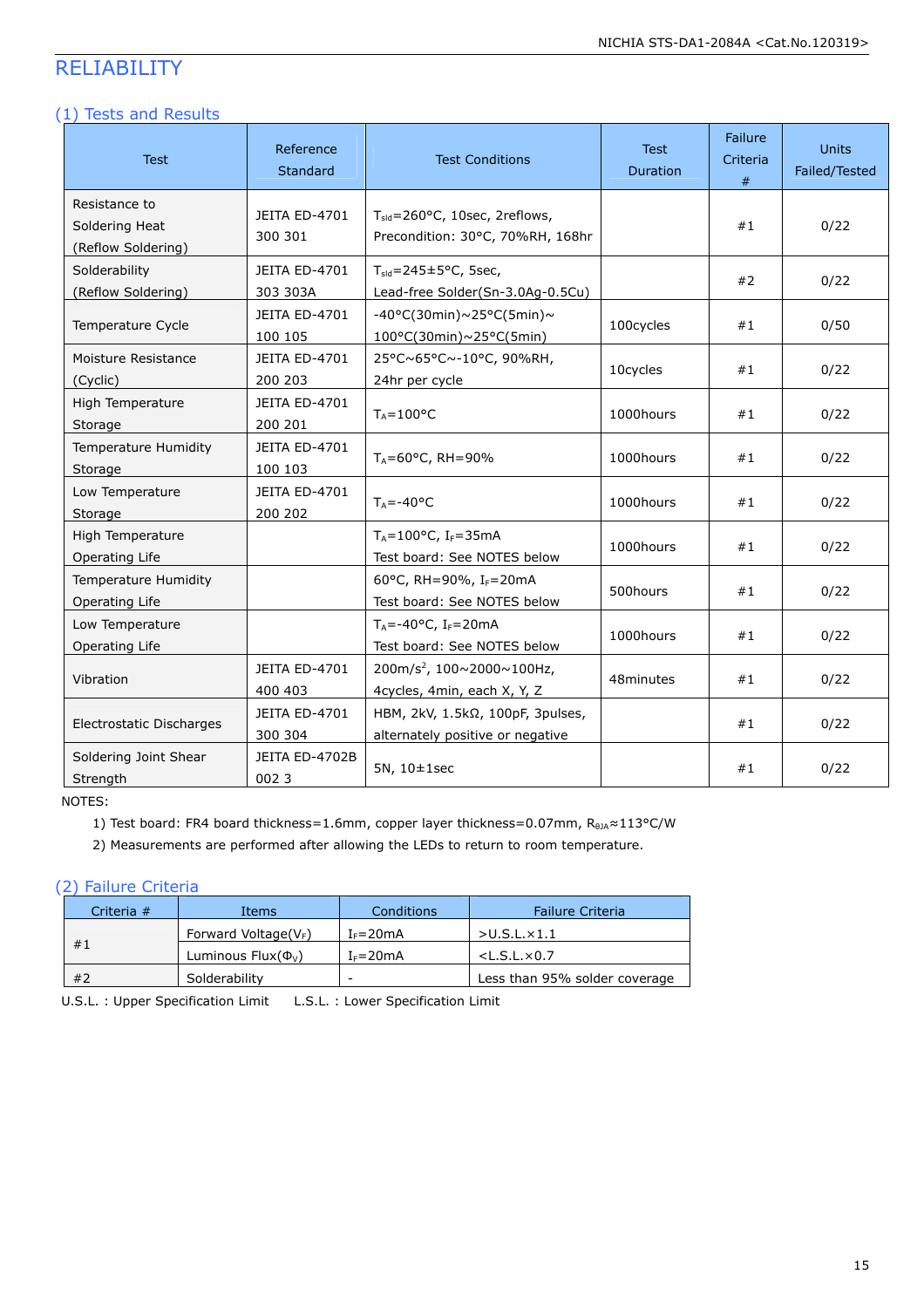### CAUTIONS

#### (1) Storage

| Conditions |                             | Temperature          | <b>Humidity</b> | <b>Time</b>                      |  |
|------------|-----------------------------|----------------------|-----------------|----------------------------------|--|
|            | Before Opening Aluminum Bag | ≤30°C                | ≤90%RH          | Within 1 Year from Delivery Date |  |
| Storage    | After Opening Aluminum Bag  | ≤30°C                | $\leq 70\%$ RH  | $\leq$ 168 hours                 |  |
| Baking     |                             | $65 \pm 5^{\circ}$ C |                 | $\geq$ 24 hours                  |  |

● Product complies with JEDEC MSL 3 or equivalent. See IPC/JEDEC STD-020 for moisture-sensitivity details.

| • Absorbed moisture in LED packages can vaporize and expand during soldering, which can cause interface delamination |
|----------------------------------------------------------------------------------------------------------------------|
| and result in optical performance degradation. Products are packed in moisture-proof aluminum bags                   |
| to minimize moisture absorption during transportation and storage.                                                   |
| Included silica gel desiccants change from blue to red if moisture had penetrated bags.                              |

- After opening the moisture-proof aluminum bag, the products should go through the soldering process within the range of the conditions stated above. Unused remaining LEDs should be stored with silica gel desiccants in a hermetically sealed container, preferably the original moisture-proof bags for storage.
- After the "Period After Opening" storage time has been exceeded or silica gel desiccants are no longer blue, the products should be baked. Baking should only be done once.
- Customer is advised to keep the LEDs in an airtight container when not in use. Exposure to a corrosive environment may cause the plated metal parts of the product to tarnish, which could adversely affect soldering and optical characteristics. It is also recommended to return the LEDs to the original moisture proof bags and reseal.
- After assembly and during use, silver plating can be affected by the corrosive gases emitted by components and materials in close proximity of the LEDs within an end product, and the gases entering into the product from the external atmosphere. The above should be taken into consideration when designing.

Resin materials, in particular, may contain substances which can affect silver plating, such as halogen.

- Do not use sulfur-containing materials in commercial products. Some materials, such as seals and adhesives, may contain sulfur. The extremely corroded or contaminated plating of LEDs might cause an open circuit. Silicone rubber is recommended as a material for seals. Bear in mind, the use of silicones may lead to silicone contamination of electrical contacts inside the products, caused by low molecular weight volatile siloxane.
- To prevent water condensation, please avoid large temperature and humidity fluctuations for the storage conditions.

#### (2) Directions for Use

● When designing a circuit, the current through each LED must not exceed the Absolute Maximum Rating.

 Operating at a constant current per LED is recommended. In case of operating at a constant voltage, Circuit B is recommended. If the LEDs are operated with constant voltage using Circuit A, the current through the LEDs may vary due to the variation in Forward Voltage characteristics of the LEDs.



- LEDs should be operated in forward bias. Driving circuits must not subject LEDs to either forward or reverse voltage while off. Continuous reverse voltage can cause migration and LED damage.
- For stabilizing the LED characteristics, it is recommended to operate at greater than 10% nominal current.
- For outdoor use, necessary measures should be taken to prevent water, moisture and salt air damage.

#### (3) Handling Precautions

- Do not handle LEDs with bare hands, it may contaminate the LED surface and affect optical characteristics. In the worst case, catastrophic failure from excess pressure through wire-bond breaks and package damage may result.
- When handling the product with tweezers, be careful not to apply excessive force to the resin. Otherwise, The resin can be cut, chipped, delaminate or deformed, causing wire-bond breaks and catastrophic failures.
- Dropping the product may cause damage.
- Do not stack assembled PCBs together. Failure to comply can cause the resin portion of the product to be cut, chipped, delaminated and/or deformed. It may cause wire to break, leading to catastrophic failures.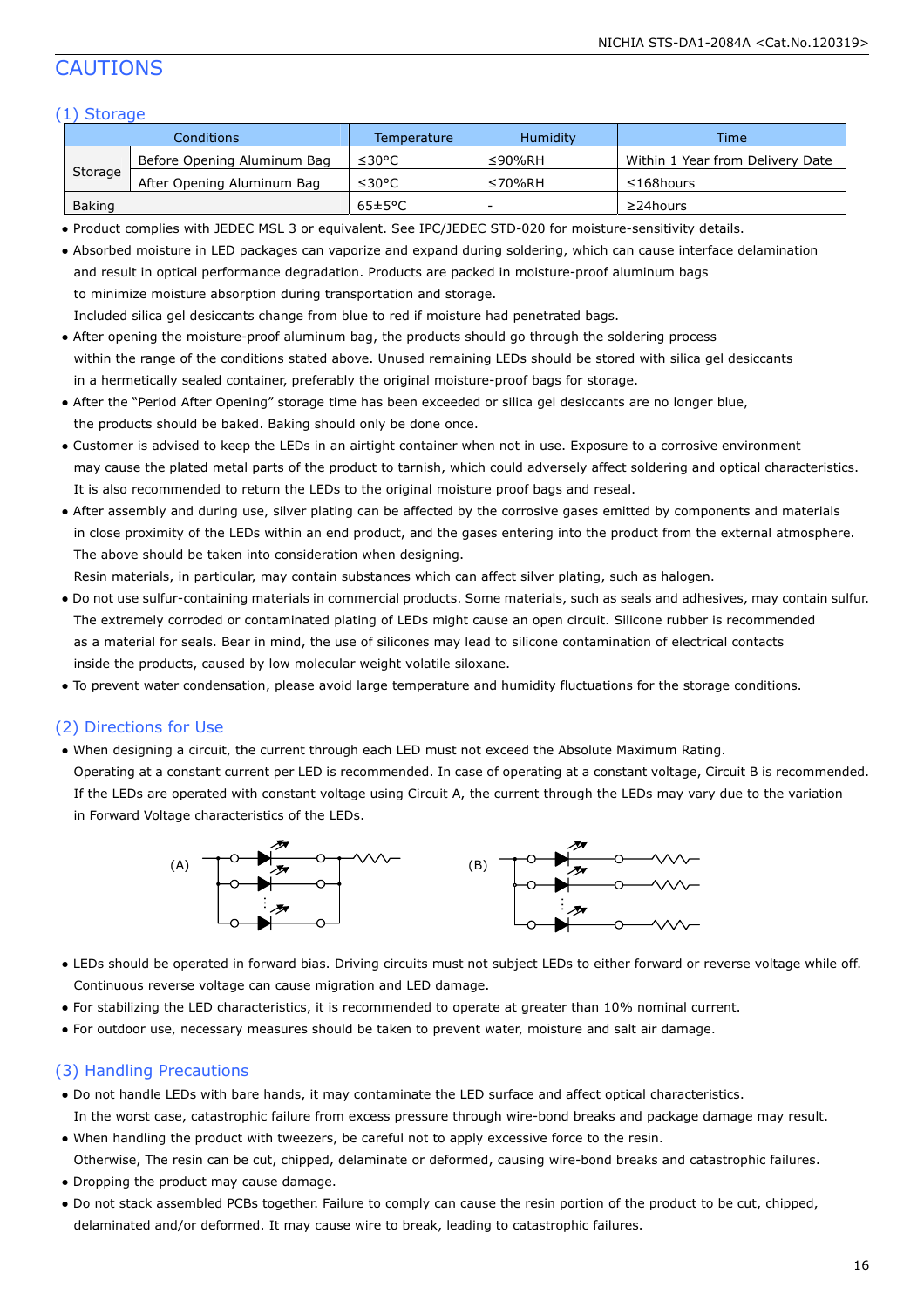#### (4) Design Consideration

● PCB warpage after mounting the products onto a PCB can cause the package to break.

The LED should be placed in a way to minimize the stress on the LEDs due to PCB bow and twist.

- The position and orientation of the LEDs affect how much mechanical stress is exerted on the LEDs placed near the score lines. The LED should be placed in a way to minimize the stress on the LEDs due to board flexing.
- Board separation must be performed using special jigs, not using hands.

#### (5) Electrostatic Discharge (ESD)

- The products are sensitive to static electricity or surge voltage. ESD can damage a die and its reliability.
- When handling the products, the following measures against electrostatic discharge are strongly recommended: Eliminating the charge
	- Grounded wriststrap, ESD footwear, clothes, and floors
	- Grounded workstation equipment and tools

ESD table/shelf mat made of conductive materials

- Proper grounding is required for all devices, equipment, and machinery used in product assembly.
- Surge protection should be considered when designing of commercial products.
- If tools or equipment contain insulating materials such as glass or plastic,

the following measures against electrostatic discharge are strongly recommended:

Dissipating static charge with conductive materials

Preventing charge generation with moisture

Neutralizing the charge with ionizers

• The customer is advised to check if the LEDs are damaged by ESD when performing the characteristics inspection of the LEDs in the application. Damage can be detected with a forward voltage measurement or a light-up test at low current (≤1mA).

● ESD damaged LEDs may have current flow at a low voltage or no longer illuminate at a low current. Failure Criteria:  $V_F$ <2.0V at I<sub>F</sub>=0.5mA

#### (6) Thermal Management

- Proper thermal management is an important when designing products with LEDs. LED die temperature is affected by PCB thermal resistance and LED spacing on the board. Please design products in a way that the LED die temperature does not exceed the maximum Junction Temperature  $(T<sub>J</sub>)$ .
- Drive current should be determined for the surrounding ambient temperature (T<sub>A</sub>) to dissipate the heat from the product.
- The following equations can be used to calculate the junction temperature of the products.
	- 1)  $T_1 = T_A + R_{\thetaJA} \cdot W$  2)  $T_1 = T_S + R_{\thetaJS} \cdot W$

 $*T_1$ =LED junction temperature:  $°C$ 

 $T_A$ =Ambient temperature: °C

- $T_S$ =Soldering temperature (cathode side): °C
- R<sub>θJA</sub>=Thermal resistance from junction to ambient: °C/W
- $R<sub>0JS</sub>$ =Thermal resistance from junction to T<sub>S</sub> measuring point: °C/W

W=Input power( $I_F\times V_F$ ): W



#### (7) Cleaning

- If required, isopropyl alcohol (IPA) should be used. Other solvents may cause premature failure to the LEDs due to the damage to the resin portion. The effects of such solvents should be verified prior to use. In addition, the use of CFCs such as Freon is heavily regulated.
- Ultrasonic cleaning is not recommended since it may have adverse effects on the LEDs depending on the ultrasonic power and how LED is assembled.

If ultrasonic cleaning must be used, the customer is advised to make sure the LEDs will not be damaged prior to cleaning.